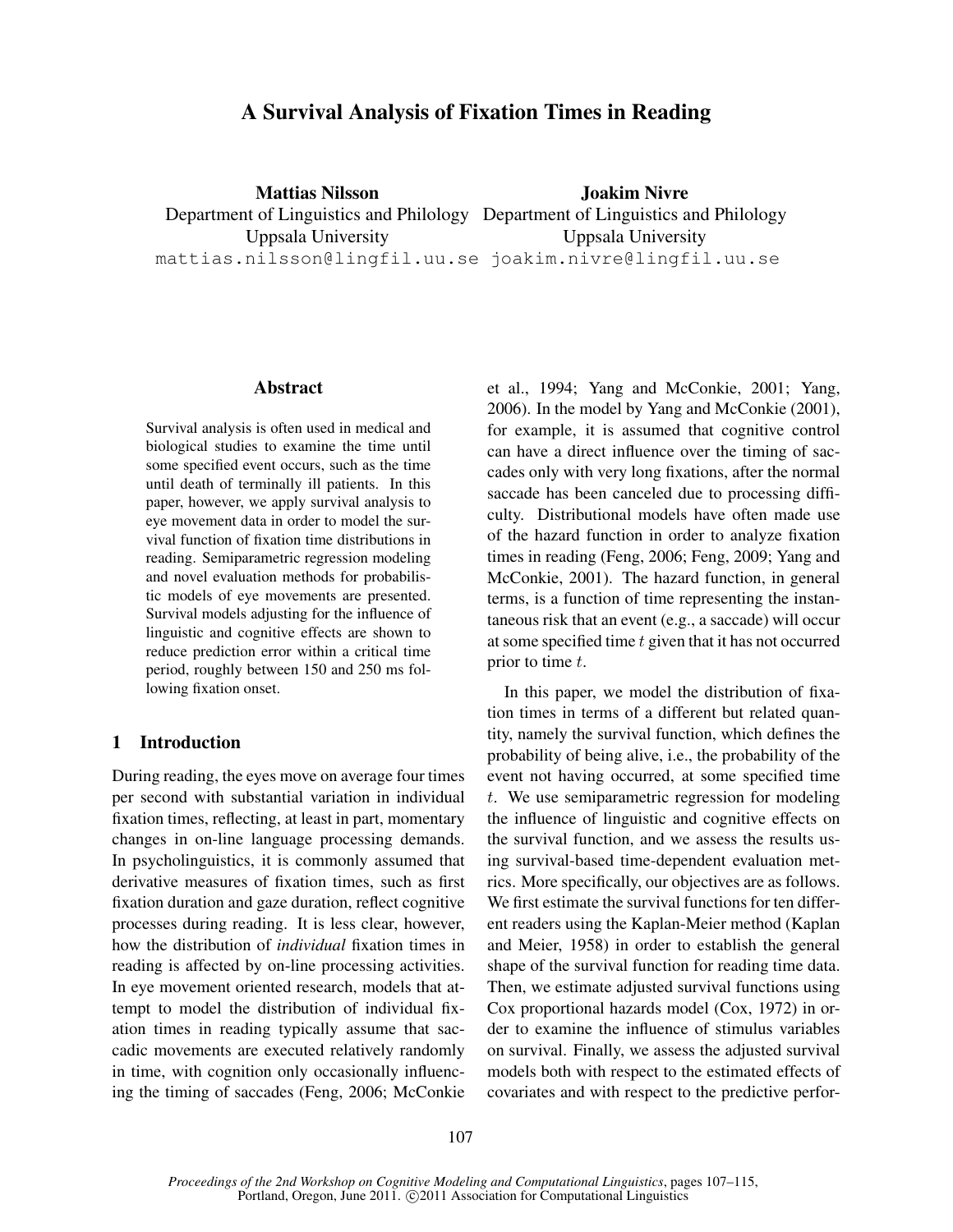mance on held out data. The experiments we report in this paper are based on first fixation data (multiple refixations discarded) from the English section of the Dundee Corpus of eye movements in reading (Kennedy and Pynte, 2005).

The remainder of this paper is organized as follows. Section 2 introduces survival analysis and further motivates its use for modeling fixation durations in reading. Section 3 introduces and applies the Kaplan-Meier estimate, to compare the survival functions for the different readers in the corpus. Section 4 introduces the Cox proportional hazards model and section 5 outlines two methods for assessing the performance of survival models on new data. Section 6 presents the experimental evaluation of using Cox proportional hazards to model the survival function and summarize and discuss the results. Section 7, finally, concludes this paper.

## 2 Background

Survival analysis is the study and modeling of the time it takes for *events* to occur. Because methods for survival analysis originally were developed for studying the lifetime distributions of humans in an epidemiological context, the prototypical event in these studies is death and the primary variable of interest thus time until death occurs. The use of survival analysis, however, reaches beyond the clinical and medical sciences and survival methods apply to any study with a naturally identifiable starting point and a well-defined event of interest as end point. In non-medical contexts, survival analysis often goes by other names, such as *failure time analysis* or *reliability analysis* in engineering applications, *event history analysis* in sociology, or simply *duration analysis* in yet other contexts.

A defining characteristic of survival analysis is the ability to deal with censoring in a principled manner. Censoring is said to occur when only partial information about the survival time of an individual (human or other) is available. The most common type of censoring is referred to as right-censoring, which occurs when an individual is not subject to the event of interest during the course of the observation period. In this case, it is only known that the individual did not experience the event prior to the end of the study, but may perhaps do so at a later point in time and this piece of partial information about the censored survival time is included in the analysis.

There are, however, potentially good reasons for using survival analysis even in time-to-event studies that do not necessarily involve censored data, such as when measuring the brief periods of time elapsing between a stimulus appearance and a buttonpress in response-time studies, or when measuring the time between one saccade and the next during reading using eye-tracking. Such data is usually not normally distributed and even in the absence of censoring one may take advantage of the fact that survival data is almost never assumed to be normally distributed and the methods of survival analysis are designed to reflect this. Furthermore, if the correct parametric model for the data is not known, or one is not confident enough that a given parametric model is appropriate, the Cox proportional hazards model provides a robust<sup>1</sup> and widely used semiparametric regression method for time-to-event data. With respect to eye movement data, the Cox model appears appealing because, as pointed out by Feng (2006, 2009), several different types of distributions have been proposed as models of fixation times in reading at one time or another, suggesting there is indeed little agreement with respect to the correct parametric model.

### 2.1 Survival and Hazard

Survival data is commonly analyzed and modeled in terms of the survival and the hazard function.

The survival function describes the probabilistic relationship between survival and time. Let  $T$  be a random variable denoting an individuals' survival time ( $T \geq 0$ ). The survival function,  $S(t)$ , defines the probability that the individual survives longer than some specified time t:

$$
S(t) = P(T > t)
$$
 (1)

The survival function is a monotonically decreasing function heading downward as  $t$  increases and has the following theoretical properties:  $S(0) = 1$ , the probability of surviving past time 0 is 1; and  $S(\infty) = 0$ , eventually nobody survives and  $S(t)$ 

 ${}^{1}$ Cox proportional hazards model is "robust" in the sense that the results will be reasonably close to those obtained using the correct parametric model.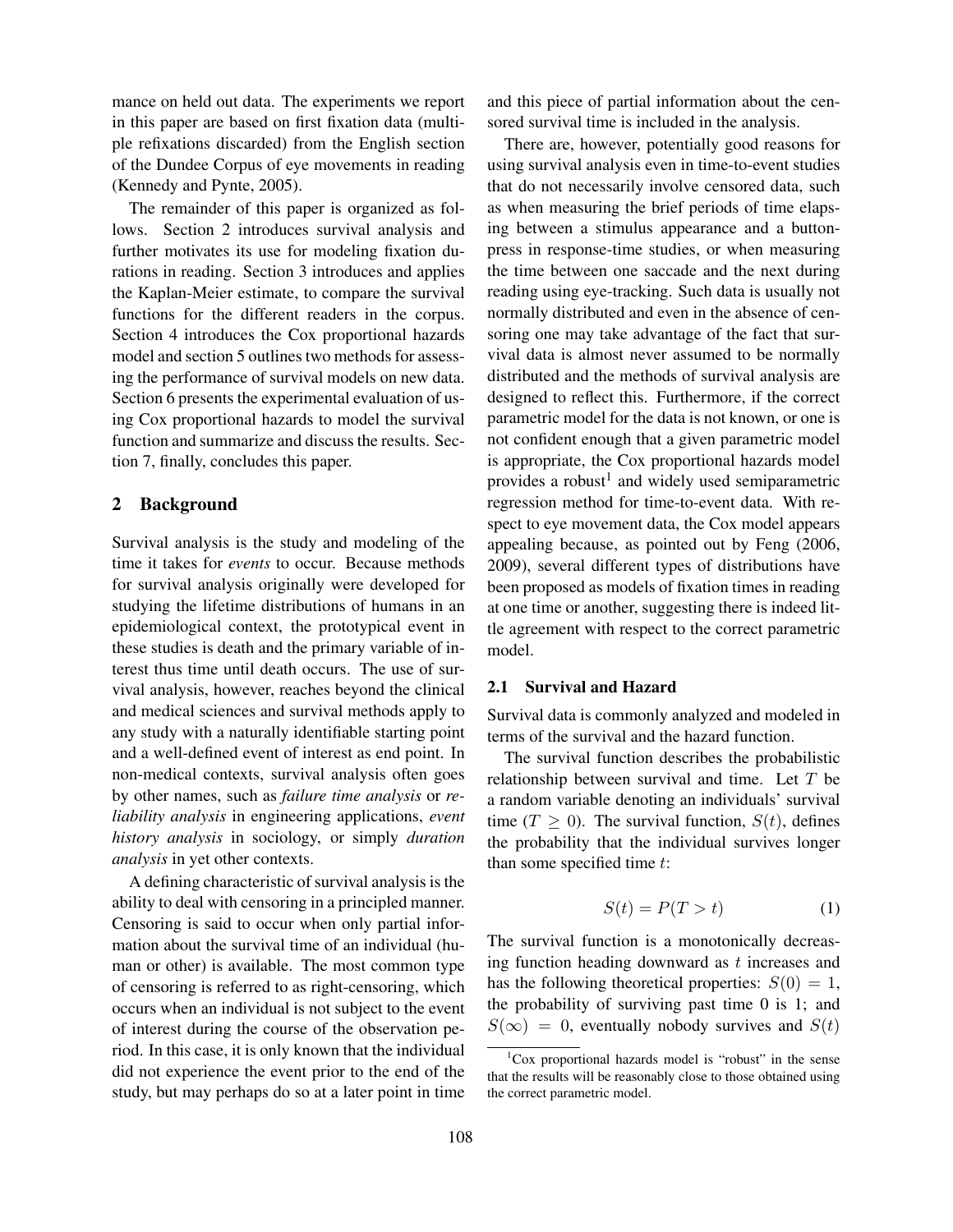falls to zero as  $t$  tends to infinity. Notice also that if  $F(t)$  is the cumulative distribution function for T, the survival function,  $S(t)$ , is  $1 - F(t)$ .

In the present study, we let the event of interest be the occurrence of a saccade following a fixation period, and the most reasonable starting point for our measurements, at least in practice, appears to be the beginning, or the onset, of the fixation period. We will refer to the period onset-to-saccade interchangeably as the fixation time or the survival time. Thus, in this context, the survival function  $S(t)$  simply expresses the probability that a given fixation lasts, or survives, longer than some specified time t.

The hazard function,  $h(t)$ , gives the instantaneous potential, per unit time, for an event to occur in some small time interval after  $t$ , given survival up to time t:

$$
h(t) = \lim_{\Delta t \to 0} \frac{P(t \le T < t + \Delta t | T \ge t)}{\Delta t}
$$
 (2)

The conditional probability in the formula for the hazard function expresses the probability that the survival time,  $T$ , will lie in the time interval between t and  $t + \Delta t$ , given that the survival time is greater than or equal to t, where  $\Delta t$  denotes an infinitesimally small interval of time. As already suggested, in this study the hazard function represents the instantaneous risk, or hazard, of a saccade occurring following a fixation at some specified time  $t$ , given that it has not yet occurred.

### 3 Kaplan-Meier Survival Estimate

The survival function for time-to-event data can be estimated from a sample of survival times, both censored and uncensored, using the Kaplan-Meier (aka Product-Limit) method. This is a non-parametric estimate of the survival function which orders the survival times, from the shortest to the longest, and adjusts, for each of the event times, the number of cases still alive according to the number of cases that were either subject to the event or censored in the previous time period.

Let  $d_i$  be the number of saccades that occur at time  $t_j$ , and let  $n_j$  be the number of fixations for which no saccade has yet occurred at time  $t_i$ . The Kaplan-Meier estimate of the survival function  $S(t)$ 

is then given by:

$$
\hat{S}(t) = \prod_{t(j)\leq t} (1 - \frac{d_j}{n_j})
$$
\n(3)

In the absence of censored observations, the Kaplan-Meier estimate is equivalent to the empirical distribution, and the cumulative survival probability at time  $t_j$  reduces to the number of surviving fixations at time  $t_i$  divided by the total number of fixations in the sample. The value of  $\tilde{S}(t)$  is constant between event times and the estimated function is therefore a step function that changes value only at times when one or more saccades occur.

#### 3.1 Kaplan-Meier Survival of Reading Data

Feng (2009) estimated the hazard function for the distribution of fixation times for the readers of the Dundee corpus. Here, we give a complementary account by estimating the corresponding survival function for these readers using the Kaplan-Meier method. Figure 1 shows the survival functions for each reader plotted against time. Individual differences in the survival function emerge soon after 50 ms and at 100 ms we can spot different tendencies with respect to how fast or slow the curves decline. Overall, however, the behavior of the survival function appears similar across readers. Typically, the survival function begins with a slow decline up until about 150 ms and is then followed by a very rapid decline during the next 100 ms. Thus, we can see in figure 1 that the overall survival rates drop from about 80% to 20% in the time interval 150-250 ms. Thereafter, the function flattens again and at about 400 ms it appears to be converging between the readers. It is worth noting, however, that the reliability of the estimate decreases with time since the number of surviving fixations becomes fewer and fewer.

Median survival time is the point in time when 50% of the total number of fixations has been terminated by a saccade. It is thus read off the plot as the time where the probability of survival is 0.5. Median survival time ranges from 168 ms (reader *g*) to 220 ms (reader *b*). Mean median survival time across all ten readers is 191.4 ms with a standard deviation of 14.9 ms.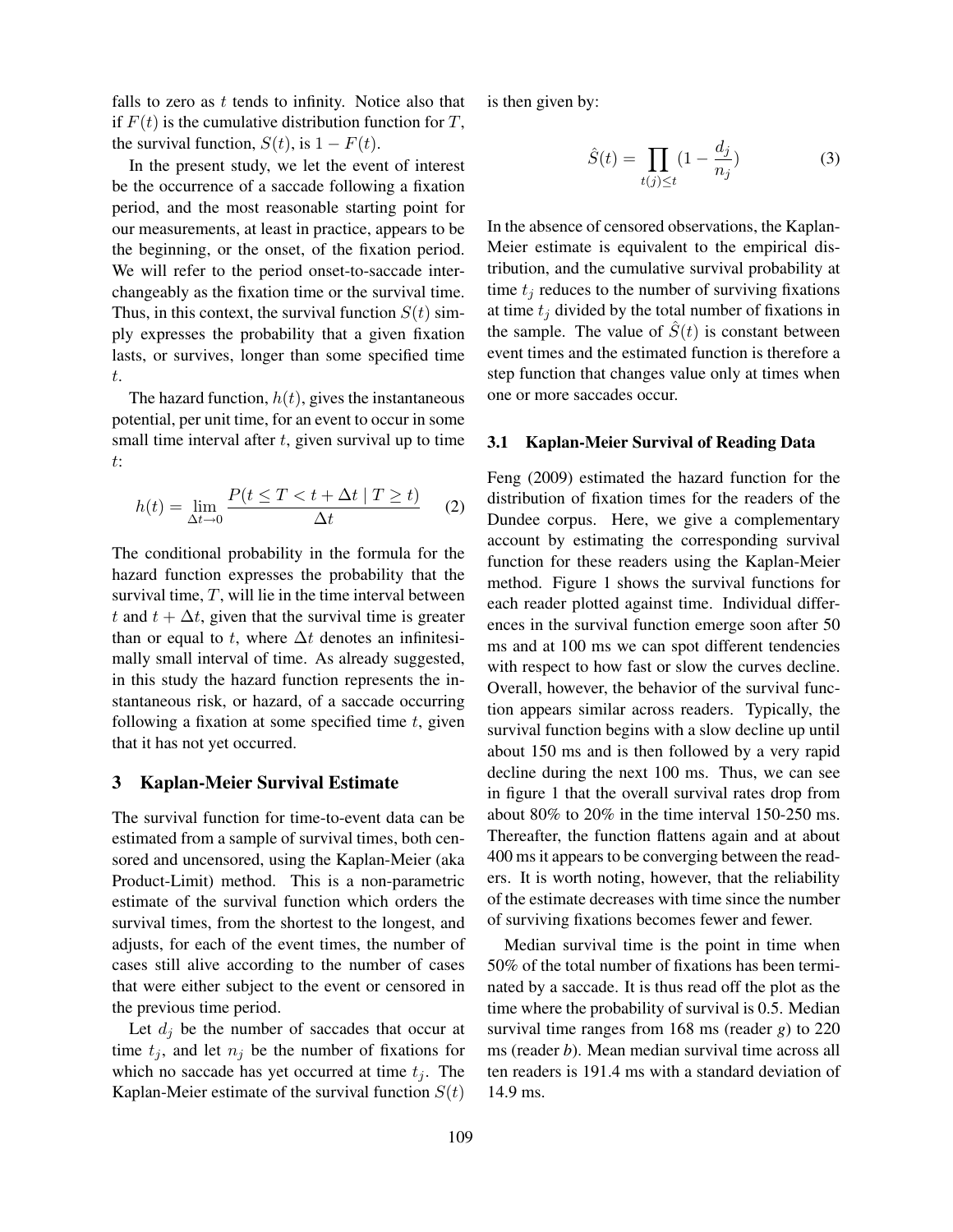

Figure 1: Kaplan-Meier curves for fixation durations showing the cumulative survival probability, following fixation onset, grouped by individual reader (subject a-j).

### 4 Cox Proportional Hazards Model

This section introduces the Cox proportional hazards model. We will later apply this model in the experimental part of the paper to obtain adjusted estimates of the survival function for the readers in the Dundee corpus.

The Cox proportional hazards model is a semiparametric regression model for survival data relating survival time to one or more predictors or covariates. More precisely, the Cox model regresses the hazard function on a set of predictors, providing estimates of their effects in terms of hazard ratios. The Cox proportional hazards model has the following form:

$$
h(t) = h_0(t) \exp\{\beta_1 x_1 + \beta_2 x_2 + \ldots + \beta_n x_n\} \tag{4}
$$

where  $h_0(t)$  is the baseline hazard function at time t,  $x_1 \ldots x_n$  are the set of covariates or predictor variables, and  $\beta_1 \dots \beta_n$  are the corresponding coefficients to be estimated<sup>2</sup>. Thus, this model gives an expression for the hazard at time  $t$  for a particular individual with a given set of covariates.

The baseline hazard,  $h_0(t)$ , represents the value of the hazard function when all covariates are equal to zero, and in the Cox model this baseline hazard is left unspecified and varies as a function of time. Since no assumptions are made with respect to the form or distribution of the baseline hazard, this can be regarded as the nonparametric part of the Cox proportional hazards model. However, the Cox model assumes a parametric form with respect to the effect of the predictors on the hazard. In particular, as seen in equation 4, the predictors are assumed to multiply hazard at any point in time. This is an important assumption of the Cox model referred to as the assumption of proportional hazards. It means that the hazard functions for any two individuals at any point in time should be proportional. In other words, if a certain individual has a risk of the event at some initial point in time that is twice as high as that of another individual, then, under the proportional hazards assumption the risk remains twice as high also at all later times. There are a variety of different graphical and goodness-of-fit based procedures that can be used to evaluate the proportional hazards assumption for survival data (see Kleinbaum and Klein (2005) for an overview.).

The parameter estimates in a fitted Cox model are commonly interpreted in terms of their hazard ratios. If  $b_i$  is the value of the coefficient for predictor  $x_i$ , the exponentiated coefficient,  $e^{b_i}$ , gives the estimated hazard ratio for  $x_i$ . For continuous variables, the hazard ratio refers to the risk change associated with one unit increase in  $x_i$ , controlling for the effect of the other variables. A hazard ratio above one indicates a raised risk of the event occurring and the predictor is in this case thus negatively associated with survival. Correspondingly, a value below one indi-

<sup>&</sup>lt;sup>2</sup>Parameter estimates in the Cox model are obtained by maximizing the "partial" likelihood, as opposed to the (full) likelihood. Details of procedures for parameter estimation can be found, for example, in Kalbfleisch and Prentice (1980).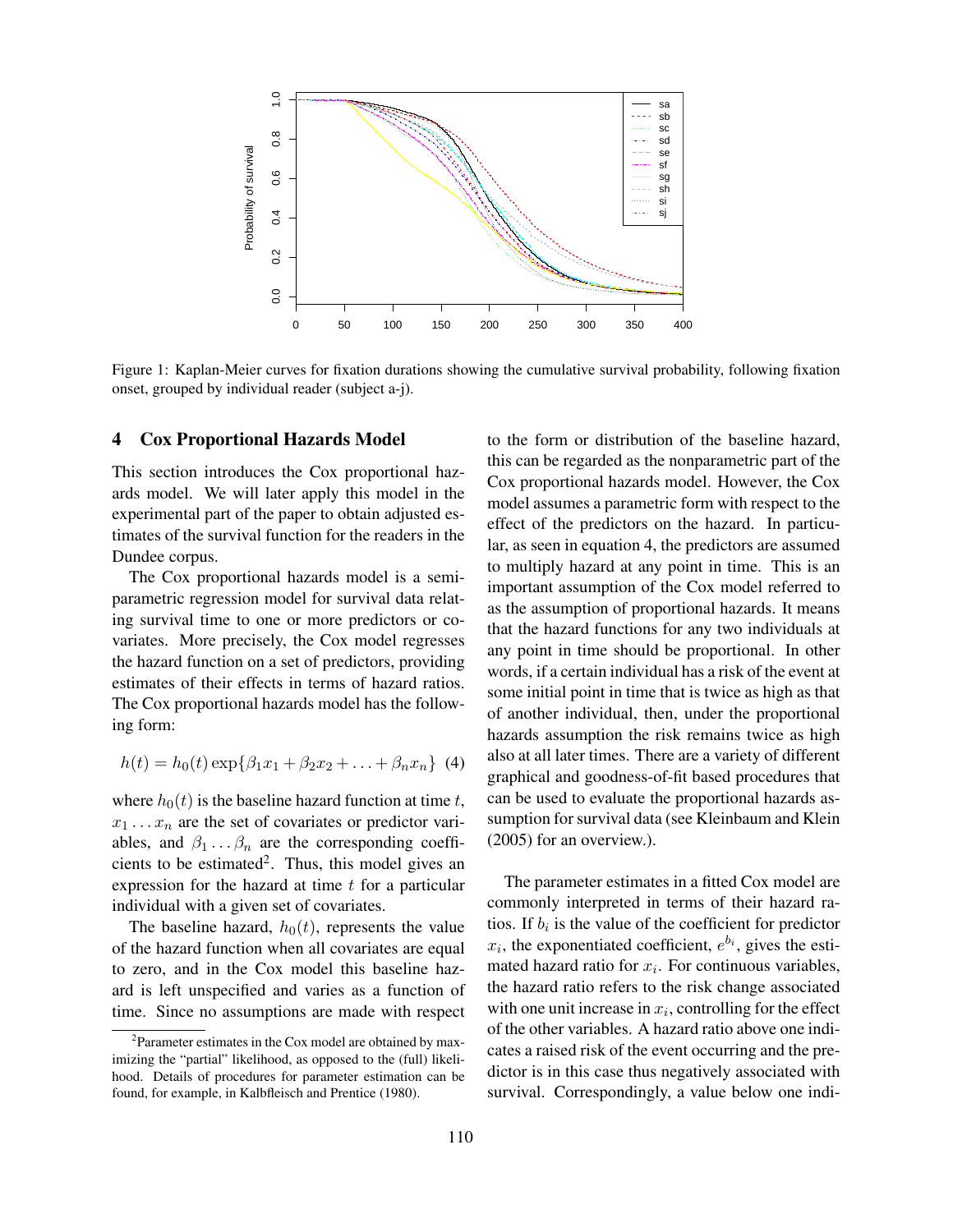cates a decreased risk and the predictor is thus positively associated with survival. Lastly, if the hazard ratio is equal to one, there is no indication of any associated risk change.

### 5 Assessment of Survival Models

Accurate prognoses are of critical importance in many areas where survival analysis apply, for instance in medical contexts where doctors have to estimate the expected remaining life time for terminally ill patients. Survival models are thus often assessed with respect to their predictive performance on novel data, in addition to the statistical significance of model covariates. We now briefly review two of the most commonly used measures for assessing the quality of survival models on independent data sets.

## 5.1 Prediction Error Curves

The prediction error for survival data is defined as a function of time and can be measured by the Brier score (Brier, 1950). Intuitively, if an individual is alive at time  $t$ , the predicted survival probability should be close to 1, and otherwise close to 0. The prediction error, or Brier score, at time point  $t$  is defined as the mean squared error between the observed survival status  $Y_i(t)$  for the individual i at time  $t$ , which is equal to 1 if the individual is alive at t, and 0 otherwise, and the predicted survival probability for  $i$  at time  $t$ :

$$
\hat{BS}(t) = \frac{1}{n} \sum_{i=1}^{n} \{ Y_i(t) - S_i(t) \}^2
$$
 (5)

The lower the Brier score, the lower the prediction error. Various benchmark values for the Brier score at time  $t$  exists. The values 0.25 and 0.33, for example, correspond to a constant predicted survival probability of 50% and to a randomly predicted value between 0 and 1, respectively. Often, however, the Kaplan-Meier estimate of the survival function over the training sample is used. In this case, the benchmark prediction at time point  $t$  corresponds to the proportion of individuals surviving past  $t$ , thus ignoring all available covariate information. By tracking the prediction error over time we get the prediction error curve (Graf et al., 1999) and a summary measure of the error for the whole observation period can be obtained by integrating over time (the integrated Brier score).

## 5.2 Concordance Index

The concordance index (Harrell et al., 1982), or *C*index, estimates the probability that a given prediction agrees, or concurs, with the observed outcome. For uncensored data, the concordance index is given by the relative frequency of *concordant pairs* among all pairs of individuals. A pair is said to be concordant if the individual with the shorter survival time is also predicted by the model to have the highest risk of the two. Useful reference values for the concordance index are 0.5 which indicates that the predictions are no better than chance, and 1 which indicates that the model discriminates the pairs perfectly.

## 6 Experimental Evaluation

In order to study the influence of cognitive and linguistic effects on the survival function, the following experiment is performed. First, the Cox proportional hazards model is used to regress fixation times on five different stimulus variables associated with the current fixation, thus providing estimates of the hazard ratios for the effects of each variable adjusted for the other variables in the model. Second, we obtain adjusted survival functions, i.e. survival curves that adjust for the stimulus variables used as covariates, and we assess these curves with respect to the generalization error on held-out corpus data.

It is worth pointing out that regression studies on the Dundee Corpus of eye movements have been carried out before (e.g., Demberg and Keller, 2008; Pynte and Kennedy, 2006). Our experiment, however, differs from previous studies in at least three ways: (1) our goal is to model the survival function of fixation time distributions in reading, which means that we use the survival time of individual fixations as the unit of analysis; (2) we assess the survival model not only with respect to the estimated regression coefficients, but also with respect to the models' predictive performance on unseen data; (3) we use a semiparametric regression method for survival data which has not been previously applied, as far as we know, to reading-time data. It is also worth pointing out that although we believe that a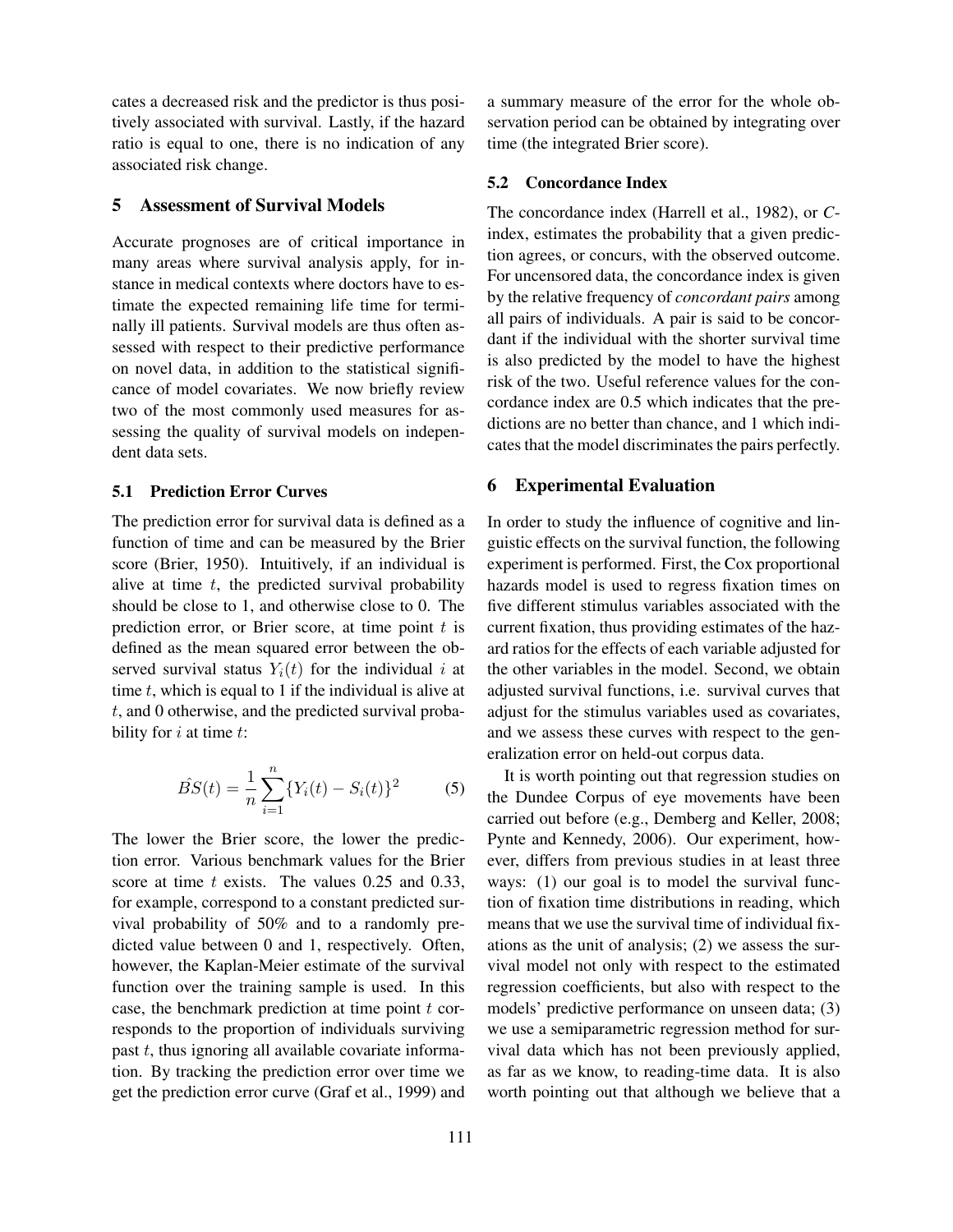Table 1: Results of Cox proportional hazards model of fixation times in the Dundee Corpus section 01-16: hazard ratios (HR) and significance levels (p) for all covariates in the model, and for each individual model of reader  $a-j$ .

|                                   | $\boldsymbol{a}$              |                        |                        |                        | е                      |                        |                        |                        |                        |                        |
|-----------------------------------|-------------------------------|------------------------|------------------------|------------------------|------------------------|------------------------|------------------------|------------------------|------------------------|------------------------|
| Variable                          | <b>HR</b><br>$\boldsymbol{v}$ | HR<br>$\boldsymbol{v}$ | HR<br>$\boldsymbol{v}$ | HR<br>$\boldsymbol{p}$ | HR<br>$\boldsymbol{p}$ | HR<br>$\boldsymbol{v}$ | HR<br>$\boldsymbol{v}$ | HR<br>$\boldsymbol{v}$ | HR<br>$\boldsymbol{v}$ | HR<br>$\boldsymbol{p}$ |
| Word length                       | 1.015 < .001                  | 0.983 < .001           | 0.979 < 0.001          | 0.988 < .001           | 0.992<br>< 0.05        | 0.992<br><.01          | 0.992<br><.01          | 0.985 < .001           | 0.990<br><.01          | 0.987 < .001           |
| Word frequency                    | 1.055 < .001                  | 1.042 < .001           | 1.036 < .001           | 1.051 < .001           | 1.051 < .001           | 1.014 < .001           | 1.031 < .001           | 1.028 < .001           | 1.040 < .001           | 1.044 < .001           |
| Bigram probability $1.108 < .001$ |                               | . 196<br>$\leq .1$     | 1.092<br>< .05         | 1.006<br>< 0.01        | 1.013<br>< 0.05        | 1.014 < .001           | 0.953                  | 1.011<br>$\sim .001$   | 1.003                  | 1.005<br>< 0.05        |
| Surprisal                         | 1.001                         | 0.986 < .001           | 0.994<br>< 0.01        | 0.984 < 0.001          | 0.998<br><.01          | 0.991<br>< 0.05        | 1.002                  | 0.994                  | $0.993 \leq .05$       | $0.996 \leq .01$       |
| Entropy                           | 0.966 < .001                  | 0.986<br>< 0.01        | 0.980 < .001           | 0.988<br>< 0.01        | 0.963 < .001           | 1.002                  | 0.990<br><.05          | 0.992<br><.05          | 0.969 < .001           | 0.978 < 0.01           |

careful comparison of the results obtained using survival analysis to those reported for other regression methods would be useful and interesting, it is nevertheless beyond the scope of this paper.

Most of the stimulus variables included in the analysis have been shown to correlate with reading times in other regression studies: the number of letters in the word, the logarithm of the word's relative frequency (based on occurrences in the British National Corpus), the logarithm of the conditional (bigram) probability of the word (based on occurrences in the Google Web 1T 5-gram corpus (Brants and Franz, 2006)), the syntactic surprisal and entropy scores<sup>3</sup> (computed here using the probabilistic PCFG parser by Roark et al. (2009)). The surprisal (Hale, 2001) at word  $w_i$  refers to the negative log probability of  $w_i$  given the preceding words, computed using the prefix probabilities of the parser. A number of studies have previously established a positive relation between surprisal and word-reading times (Boston et al., 2008; Demberg and Keller, 2008; Roark et al., 2009). The entropy, as quantified here, approximates the structural uncertainty associated with the rest of the sentence, or what is yet to be computed (Roark et al., 2009).

In this experiment, we use the first 16 texts in the Dundee corpus for parameter estimation, and the following two texts, 17 and 18 for model assessment of the generalization error. To avoid introducing biases that may result from pooling distributional data together, we model each of the readers in the corpus separately. Prior to running the experiments, we also validated the Cox proportional hazards assumption using a goodness-of-fit approach based on the Schoenfeld residuals (Schoenfeld, 1982). The outcome of this test indicated a slight violation of the proportional hazards assumption. However, it is well-known that a slight violation may occur for large data samples, given that *p*-values can be driven by sample size (Kleinbaum and Klein, 2005).

### 6.1 Results

#### 6.1.1 Hazard Ratios

Table 1 shows the results of the Cox proportional hazards regression models. The estimated hazard ratio for each covariate along with the corresponding significance level is reported for each reader. Recall that a hazard ratio above one indicates a worse survival prognosis, i.e. shorter fixation times, while a hazard ratio below one indicates better survival, i.e. longer fixation times.

Overall, the effects go in the directions expected for these variables based on previous research. There is a significant positive effect of *word length* on survival for all but one reader. The hazard ratio for the significant effects ranges between 0.979 and 0.992. Word length thus decreases the hazard by about 1-2% for each additional letter in a word when adjusting for the effects of the other covariates in the model. *Word frequency* is significantly and negatively related to survival across all readers. More frequent words have shorter survival times. The average hazard ratio among the readers is 1.0392 and the estimated risk of a saccade increases thus on average by a factor of 1.0392 for each unit increase in log word frequency. *Bigram probability* is negatively and significantly related to survival for eight readers with an average hazard ratio of 1.0569. *Surprisal* is significantly and positively related to survival for seven readers. Among these, the hazard decreases by 1% for each unit increase in surprisal. *Entropy* has a significant and positive effect on survival on all but one readers. The hazard ratios range between 0.963 and 0.992, corresponding to a de-

<sup>&</sup>lt;sup>3</sup>To ease interpretation of the estimated hazard ratios, no interaction terms were included in this model.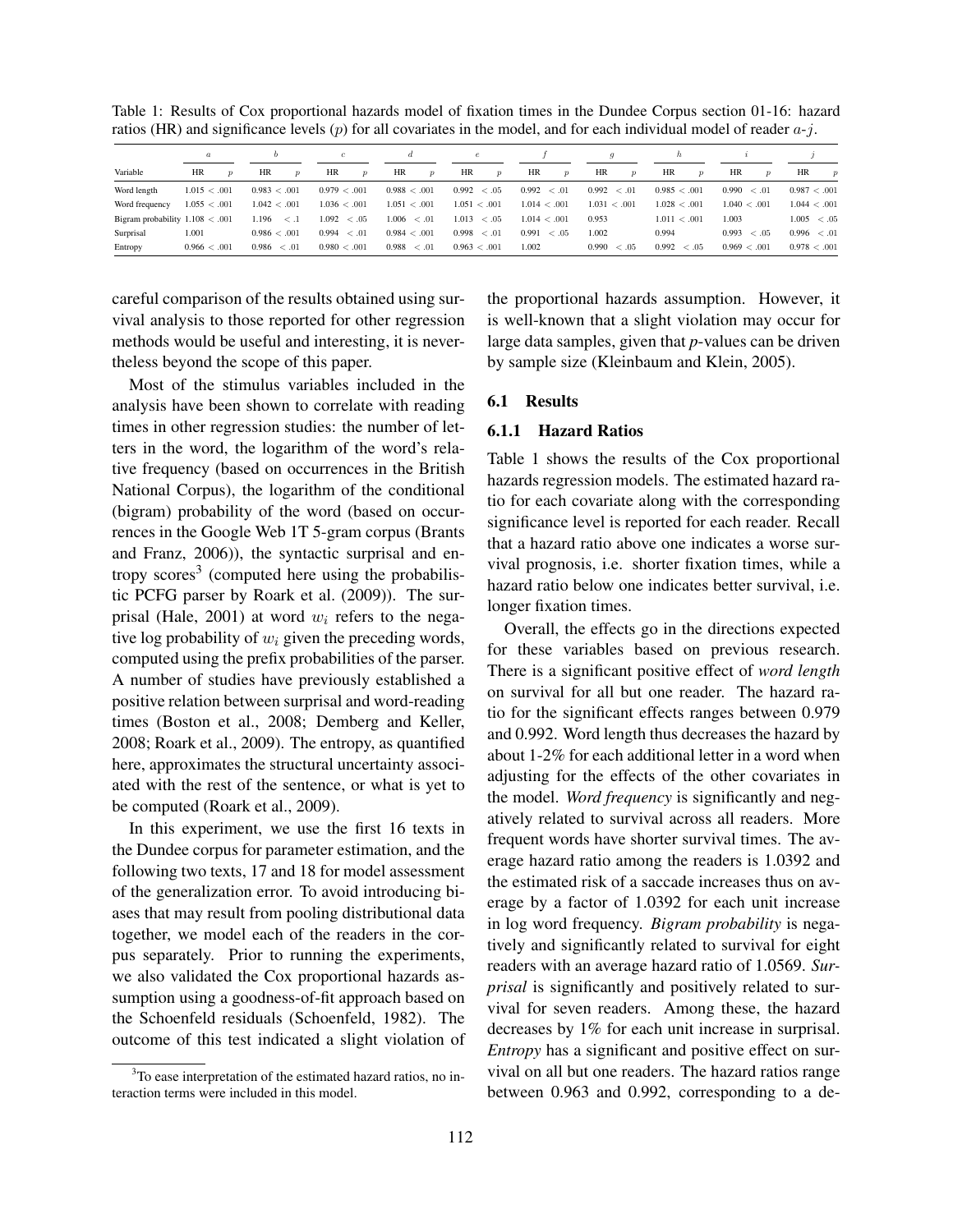|              | Brier score t |       |             |      |        |             |             |      |             |      |
|--------------|---------------|-------|-------------|------|--------|-------------|-------------|------|-------------|------|
|              | t.100         |       | t.150       |      | t.200  |             | t.250       |      | t.300       |      |
| Model        | Cox           | KM    | $\cos$      | KМ   | $\cos$ | KM          | $\cos$      | KМ   | $\cos$      | KМ   |
| a            | 0.05          | 0.05  | 0.14        | 0.15 | 0.24   | 0.25        | 0.14        | 0.15 | 0.05        | 0.06 |
| b            | 0.05          | 0.05  | 0.12        | 0.13 | 0.23   | 0.25        | 0.21        | 0.23 | 0.12        | 0.13 |
| $\mathbf c$  | 0.13          | 0.13  | 0.23        | 0.24 | 0.17   | 0.18        | 0.06        | 0.07 | 0.02        | 0.02 |
| d            | 0.07          | 0.07  | 0.17        | 0.18 | 0.23   | 0.25        | 0.15        | 0.16 | 0.06        | 0.06 |
| e            | 0.05          | 0.05  | 0.15        | 0.15 | 0.23   | 0.25        | 0.14        | 0.15 | 0.05        | 0.05 |
| f            | 0.09          | 0.09  | 0.21        | 0.21 | 0.22   | 0.23        | 0.12        | 0.12 | 0.06        | 0.06 |
| g            | 0.16          | 0.16  | 0.23        | 0.23 | 0.24   | 0.25        | 0.12        | 0.13 | 0.07        | 0.07 |
| h            | 0.07          | 0.07  | 0.15        | 0.15 | 0.24   | 0.25        | 0.20        | 0.20 | 0.12        | 0.12 |
| $\mathbf{i}$ | 0.04          | 0.04  | 0.13        | 0.13 | 0.23   | 0.25        | 0.10        | 0.10 | 0.03        | 0.03 |
| j            | 0.06          | 0.06  | 0.18        | 0.19 | 0.23   | 0.25        | 0.12        | 0.12 | 0.05        | 0.05 |
| Avg.         | 0.077         | 0.077 | 0.171 0.176 |      |        | 0.226 0.241 | 0.136 0.143 |      | 0.063 0.065 |      |

Table 2: Prediction error on held-out data between the observed survival status and the predicted survival probability at different times t, for Kaplan-Meier and Cox-model adjusted survival, and for all models of readers  $a-j$ .

creased risk by 1-4% per additional unit increase, after adjusting for the effects of the other predictors. While Frank (2010) recently showed that *sentence* entropy, i.e. non-structural entropy, accounts for a significant fraction of the variance in reading times, our results provide additional support for the influence of *structural* sentence entropy on reading times. Moreover, it is noteworthy that the effect of entropy appears reliably robust in individual first fixation times, suggesting that the effects of structural processing demands can be immediate rather than delayed in the eye movement record.

## 6.1.2 Adjusted Survival

We summarize the results of the evaluation of the adjusted survival function on held-out data in table 2 and in table 3. Table 2 shows the Brier score computed at different points in time in the interval 100 to 300 ms. Results are reported both for the Kaplan-Meier estimate of the survival function and for the fitted Cox-models. We present the results for each individual model. The bottom row gives the results obtained when averaging over all models at the specified time t.

Recall that the Brier score, or prediction error, at any specified time t, is computed over *all* fixations in the held-out set and gives the average of the squared distances between the actual survival status and the predicted survival probability at time t. Although the differences between the Cox-model and

the Kaplan-Meier estimate are small overall, there are two subtle but notable results. First, the adjusted survival model is never underperforming the Kaplan-Meier survival estimate. The prediction error of the Cox model is consistently lower or equal to the Kaplan-Meier prediction error at each time point and for each reader. Second, in comparison to the Kaplan-Meier error, the prediction error of the adjusted model is systematically lower in the time window 150-250 ms, but essentially the same prior to, and after, this time period. This is readily reflected in the average scores, for example. One interpretation of these small but systematic differences suggests that there is a limited period, approximately no earlier than 150 ms. and no later than 250 ms. on average, during which the covariates in the model are primarily influencing the survival time. Before and after this period, the stimulus variables of the fixated word appear to have little or no influence on the time when saccades are generated. In other words, we observe an improved agreement to the observed data in the interval 150-250 ms. under the assumption that each individual fixation has an independent survival function whose value at time  $t$  is influenced by the specific values for the stimulus variables of the fixation. Recall that the benchmark, the Kaplan-Meier estimate, in contrast, assumes one and the same underlying survival function for all fixations, ignoring all available covariate information. By plotting the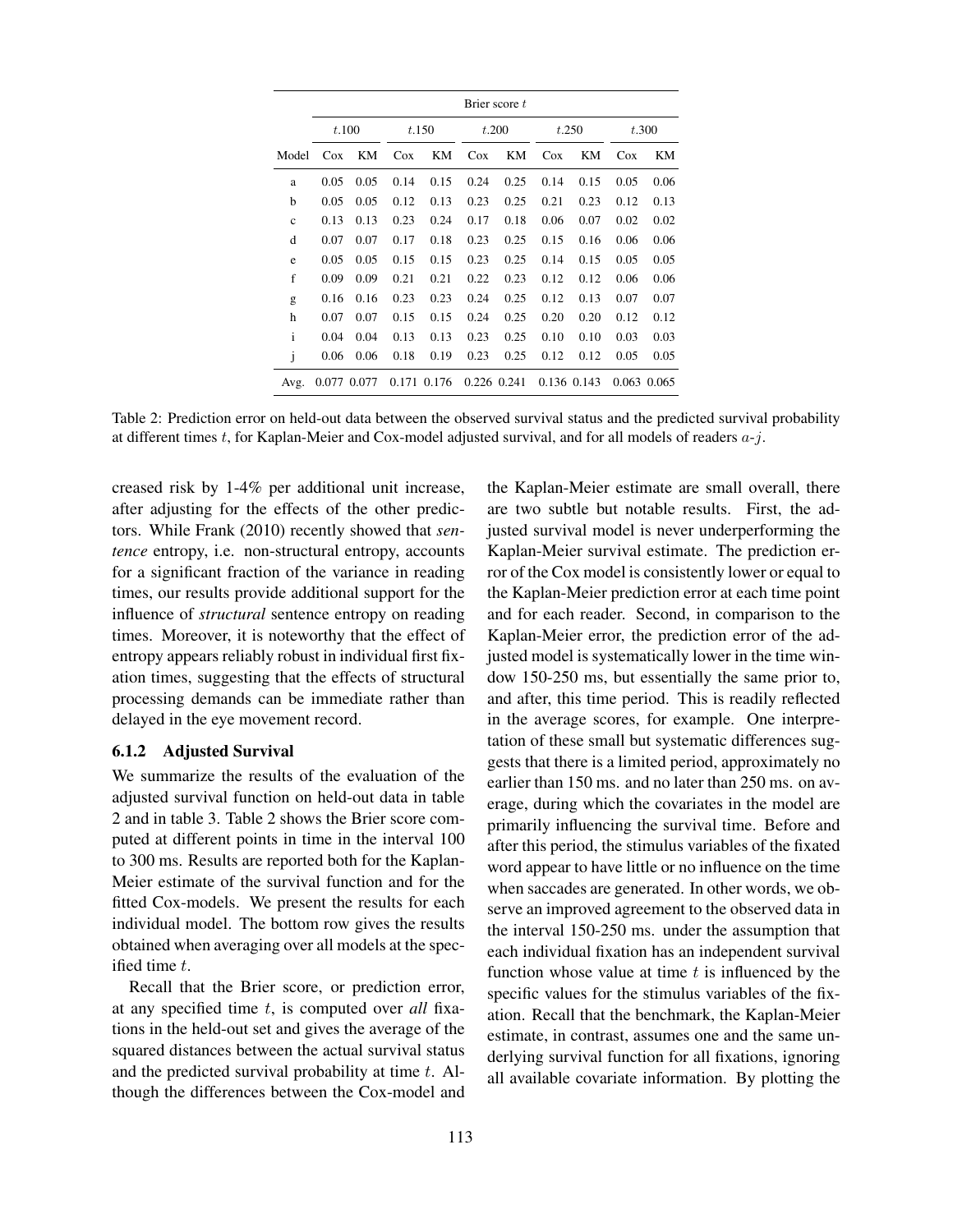

Figure 2: Prediction error curves on held-out data between the observed survival status and the predicted survival probability, for Kaplan-Meier and Cox-model adjusted survival, for the model of reader d.

| Model              |       | IBSC $C$ -index |
|--------------------|-------|-----------------|
| Kaplan-Meier 0.041 |       | 0.582           |
| $\cos$             | 0.043 | 0.598           |

Table 3: Integrated Brier score (IBSC) and Concordance index (C-index) on held-out data, for Kaplan-Meier and Cox-model adjusted survival, averaged over the results obtained for each model of reader  $a-i$ .

time-dependent prediction error, subtle differences in survival over the time course are more easily spotted. Figure 2 shows, as an example, the prediction error curve for one of the models.

Table 3 gives the integrated brier score, i.e., the prediction error obtained when integrating over all event times, and the concordance index C, for both the Kaplan-Meier estimate and the Cox model. These results are averaged over the results of the individual models. The integrated Brier score verifies that the Cox model fares somewhat better, although the impact of the model variables appears limited in time. The C-value for both the Kaplan-Meier and the Cox model is significantly better than chance  $(0.5)$ . A C-value of  $0.6 - 0.7$  is a common result for survival data.

### 7 Conclusion

In this paper we applied survival analysis to model fixation times in reading. In particular, we modeled the survival function of fixation time distributions using the Kaplan-Meier estimate, and the Cox proportional hazards model to adjust for cognitive and linguistic effects on survival. The adjusted survival models were assessed with respect to the effect of covariates on hazard rates, and with respect to their predictive performance using evaluation metrics that are novel in the context of eye-movement and psycholinguistic modeling.

The results of the analysis suggests that: (1) structural sentence entropy influences survival, i.e., increasing structural uncertainty about the rest of the sentence decreases the risk of moving the eyes; (2) stimulus variables associated with the current fixation influence the survival of the fixation in a limited time frame, roughly between 150 and 250 ms following onset; and (3) linguistic and cognitive effects may influence the timing of saccades earlier than is sometimes assumed.

Looking ahead, important topics to be investigated in the future include *frailty models* and *competing risks survival analysis*. Frailty models are survival-based regression models with random effects, designed to account for variance due to individual-level factors otherwise unaccounted for.